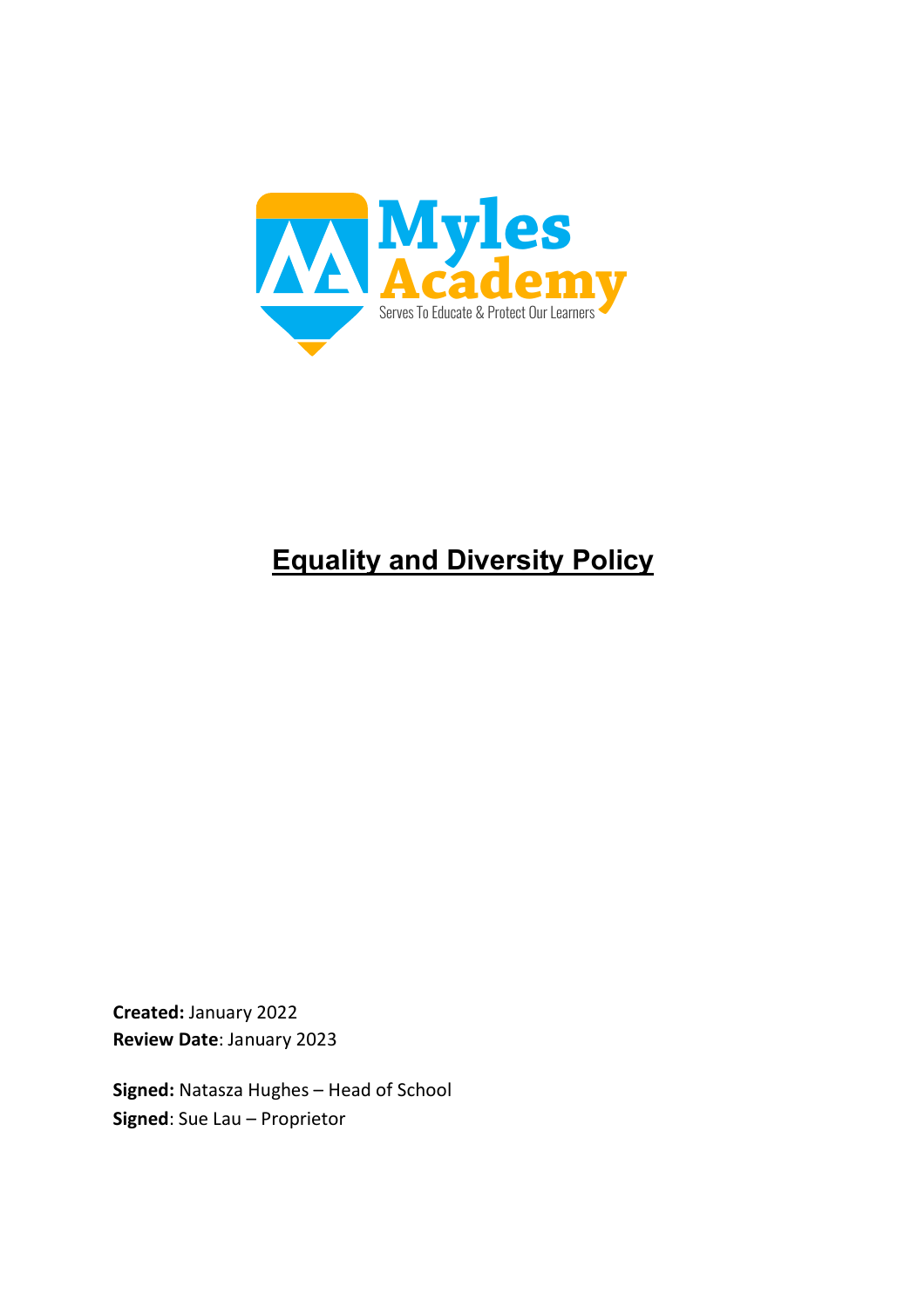## **Contents:**

- 1. Introduction
- 2. Statement of Intent
- 3. Roles and responsibilities
- 4. Admissions policy
- 5. Exclusion policy
- 6. Duty to make reasonable adjustments
- 7. Recruitment and selection
- 8. Staff induction and training
- 9. Reporting and recording incidents of discrimination and harassment
- 10. Staff concerns about practice
- 11. Seeking the views of children, parents, carers, local authorities and staff
- 12. Police involvement
- 13. Complaints and grievances
- 14. Implementation, monitoring, evaluation and review

**APPENDIX 1** - **Types of prohibited discrimination**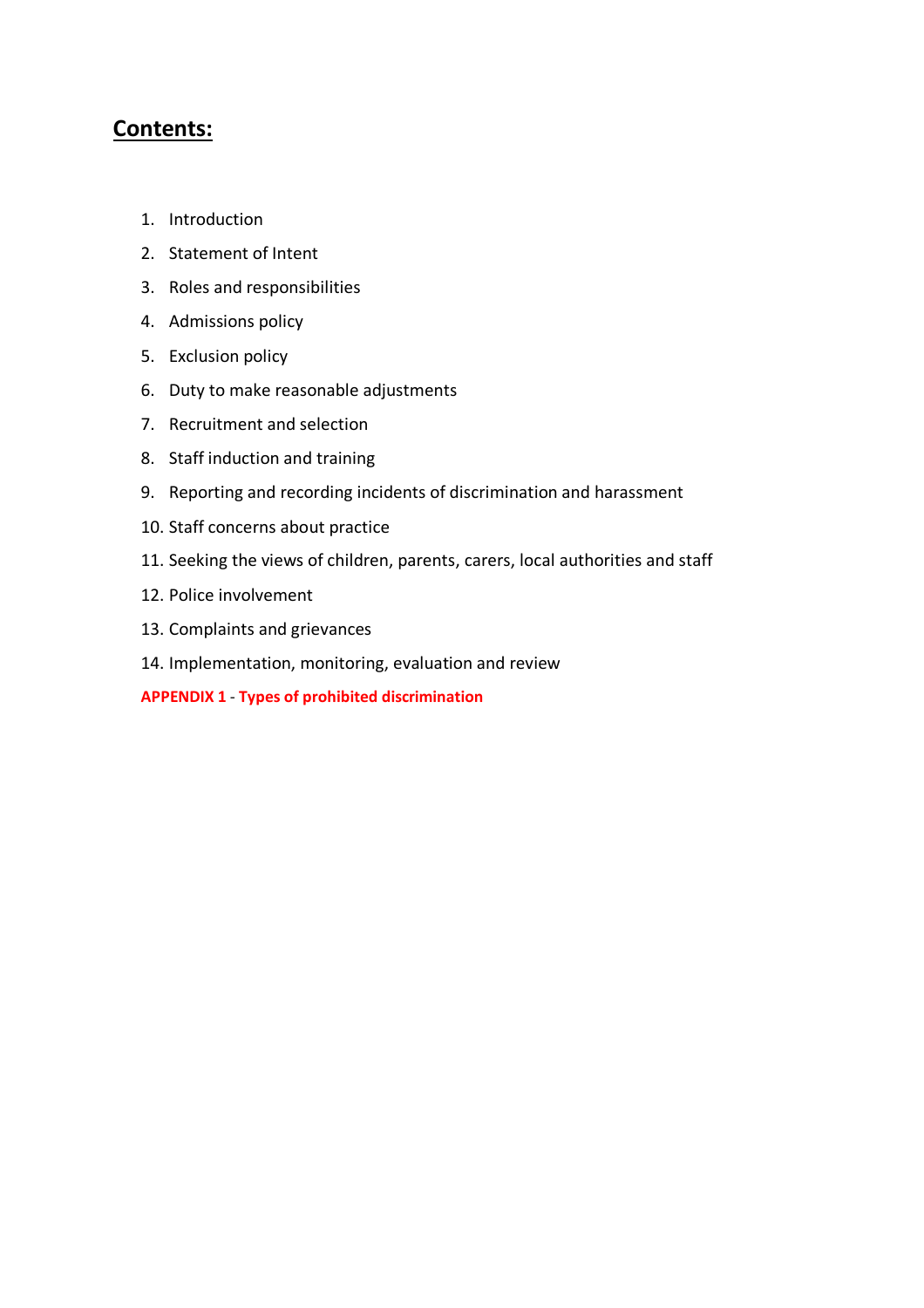## **Introduction**

Myles Academy is committed to creating and promoting a positive and diverse culture in which all staff and children are valued and supported to fulfil their potential irrespective of their age, disability, race, religion, belief, sex or sexual orientation. In addition, all members of Myles Academy's community have a right to learn and work in a safe, secure and positive environment.

Discriminatory treatment, victimisation, bullying or harassment of any kind is wholly unacceptable and will not be tolerated. We recognise our obligations under the Equality Act 2010 and are committed to promoting the equality and diversity of all those we work with especially our employees, pupils, children and visitors. (The categories of people covered by the school's provisions include prospective, current and former pupils.)

We oppose all forms of unlawful and unfair discrimination, bullying and harassment and will make every effort to comply with the requirements of the Act and its subsequent provisions. This policy and all associated procedures apply to all staff (including consultants, agency staff, volunteers, students on placement and any other individual working for, or on behalf of Myles Academy) children and visitors and should be read in conjunction with other safeguarding and employment policies.

**Failure to comply with these policies and procedures may result in disciplinary action, which might include summary dismissal (and referral to the Disclosure and Barring Service and the Teacher Regulation Agency (TRA), where appropriate) or termination of agreement or contract.**

## **Statement of Intent**

Myles Academy is committed to equality and valuing diversity and actively supports practices that promote genuine equality of opportunity for all potential employees, current staff and children. Myles Academy will not discriminate against any job applicant, employee or child because of any protected characteristic, namely:

- Age
- Disability
- Gender reassignment
- Marriage and civil partnership
- Pregnancy and maternity
- Race
- Religion or belief
- Sex
- Sexual orientation

Compliance with the Equality Act 2010 is the responsibility of all members of staff. Myles Academy does not condone any act of direct discrimination, indirect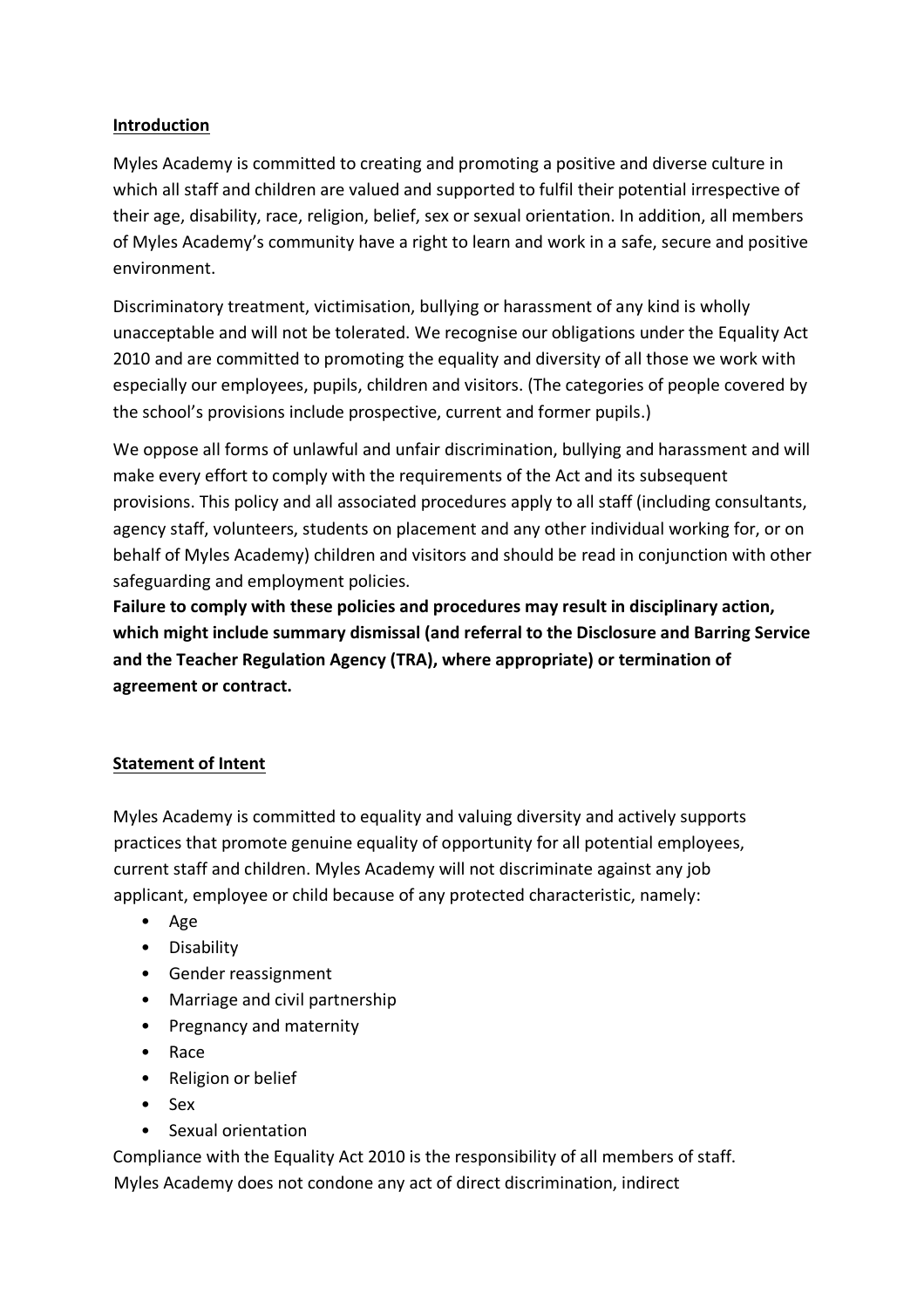discrimination, harassment or victimisation. Discriminatory treatment, bullying or harassment of staff or children by visitors will also not be tolerated. For further information on types of prohibited discrimination, see Appendix 1.

## **Roles and responsibilities**

The proprietor endorses this policy and has delegated responsibility for its effective operation to the Head Teacher. It is the responsibility of all staff to:

- Treat colleagues, children and visitors with dignity and respect; and avoid behaving in any manner that may give rise to claims of discrimination, harassment or victimisation.
- Support and participate in any measures introduced to promote equality and diversity.
- Actively challenge discrimination, victimisation, harassment and disadvantage both at Myles Academy and in other work-related circumstances, in accordance with their responsibilities.
- Report any issues associated with equality and diversity, in accordance with this policy.

Staff are responsible and accountable for their own conduct at all times and this includes when attending work-related meetings, functions and events. Employees' behaviour must always conform to the setting's high expectations, irrespective of the day, time or location of the engagement. You must not behave in a way that could lead a reasonable person to question your conduct, intentions or suitability to care for other people's children; or bring Myles Academy into disrepute, whether in front of colleagues, clients or members of the public.

It is important to appreciate that employees are *personally responsible* for their own acts of discrimination, harassment or victimisation carried out during their employment, whether or not the employer is also liable. Any attempt to instruct, cause or induce another person to discriminate, harass or victimise a third person will also amount to unlawful discrimination and any employee doing so will be subject to disciplinary action.

## **Admissions policy**

Our admissions criteria are defined under the admissions policy and are applied consistently to every child, irrespective of any protected characteristic.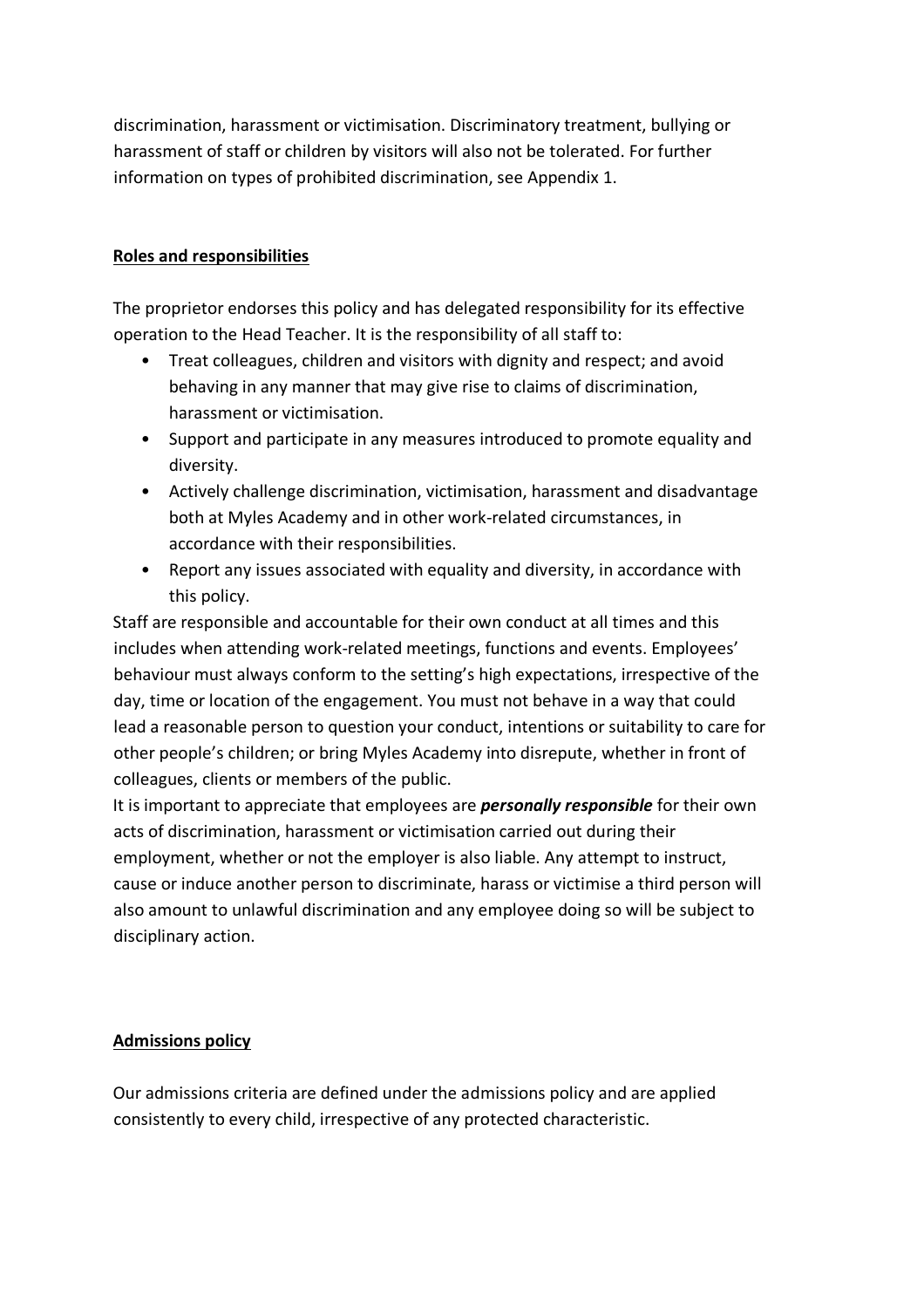## **Exclusion policy**

The decision to exclude a child for a fixed period or permanently is a last resort. Our exclusion criteria are defined under the exclusion policy and are applied consistently to every child, irrespective of any protected characteristic.

## **Duty to make reasonable adjustments**

We will actively seek to make reasonable adjustments, where there is a need to ensure that a disabled person has the same access to everything as a non-disabled person, as far as is reasonable. We will take positive and proactive steps to remove, reduce or prevent the obstacles faced by a disabled individual, as far as is reasonable. For further information, visit the Equality and Human Rights Commission website at www.equalityhumanrights.com

## **Recruitment and selection**

Myles Academy will carry out recruitment and selection processes, in accordance with our Recruitment and Selection Policy, which adheres to the principles of the Equality Act 2010. Where recruitment and selection are carried out by a third party, on behalf of Myles Academy, we will take all reasonable steps to ensure they adhere to the principles of this policy.

## **Staff induction and training**

All staff are required to undertake a basic equality and diversity course, as part of their induction. Advanced training is made available to those with specific roles associated with equality and diversity. For example, all managers and supervisors are provided with more detailed training, on how to manage equality and diversity issues in the workplace. We recognise the importance of relationships between staff and children being based on mutual respect, dignity, tolerance and understanding, and there being clear boundaries regarding acceptable behaviour on both sides.

Staff are required to read and sign the following documents, as part of their basic equality and diversity training, to ensure they have understood our expectations:

- Myles Academy's 'Equality and Diversity Policy', which includes information regarding the roles and responsibilities of staff.
- Myles Academy's Staff Code of Conduct.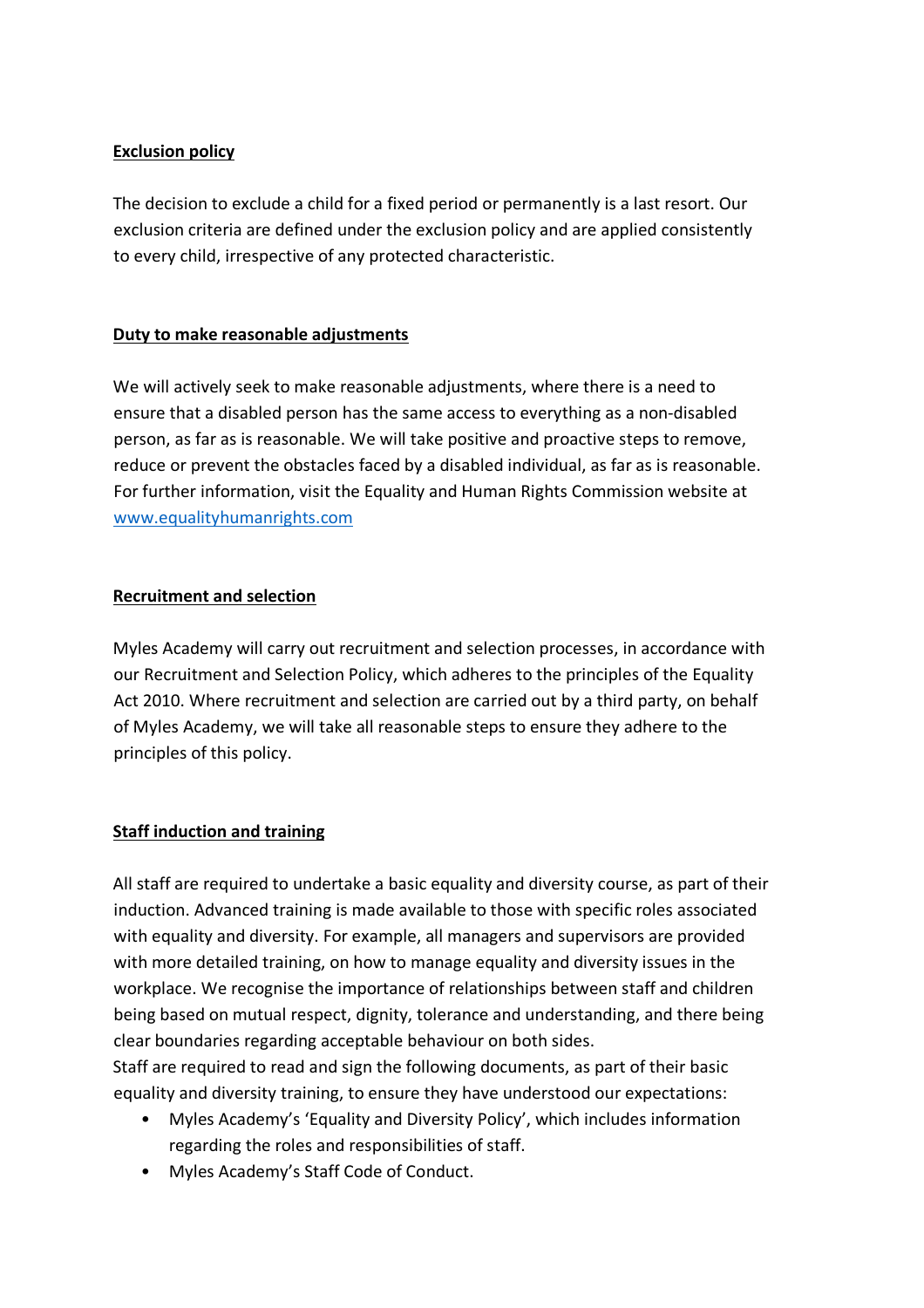All staff receive high-quality support, advice and individual supervision meetings with a member of senior staff. In addition, all staff receive regular equality and diversity updates (for example, via email and staff meetings), as required, but at least annually, to provide them with relevant skills and knowledge to promote equality and diversity effectively. Staff knowledge and understanding of equality and diversity matters are regularly monitored and assessed through a combination of observation, questioning and reflections on practice issues. Temporary staff, including agency workers, volunteers and students on placement must read and countersign Myles Academy Code of Conduct, before working directly with children.

## **Reporting and recording incidents of discrimination and harassment**

All incidents of discriminatory treatment, bullying and harassment must be reported to senior staff and recorded as soon as is reasonably possible (and normally within 24 hours of the incident). All bullying-related incidents (confirmed or otherwise), will be addressed in accordance with our Anti-Bullying Policy.

## **Staff concerns about practice**

If you have any concerns about practice at Myles Academy which you feel may compromise equality and diversity you should raise these with your supervisor or line manager. If you are unwilling or unable to discuss the situation with your supervisor or line manager, you should approach the Head Teacher. Any concern regarding the Head Teacher must be referred to the Proprietor Susan Lau.

If as a member of staff, you are not satisfied with our response and feel it is right to take the matter outside of Myles Academy, the following are possible contact points, some or all of which may be appropriate:

- 'Safecall' (an independent whistle blowing company) can be contacted on 0800 915 1571 or online at https://www.safecall.co.uk/file-a-report/, where an anonymous report can be made detailing any concerns raised.
- The Office for Standards in Education, Children's Services and Skills (Ofsted) at Piccadilly Gate, Store Street. Manchester. M1 2WD. Telephone 0300 123 1231 Email enquiries@ofsted.gov.uk
- Relevant professional bodies or trade unions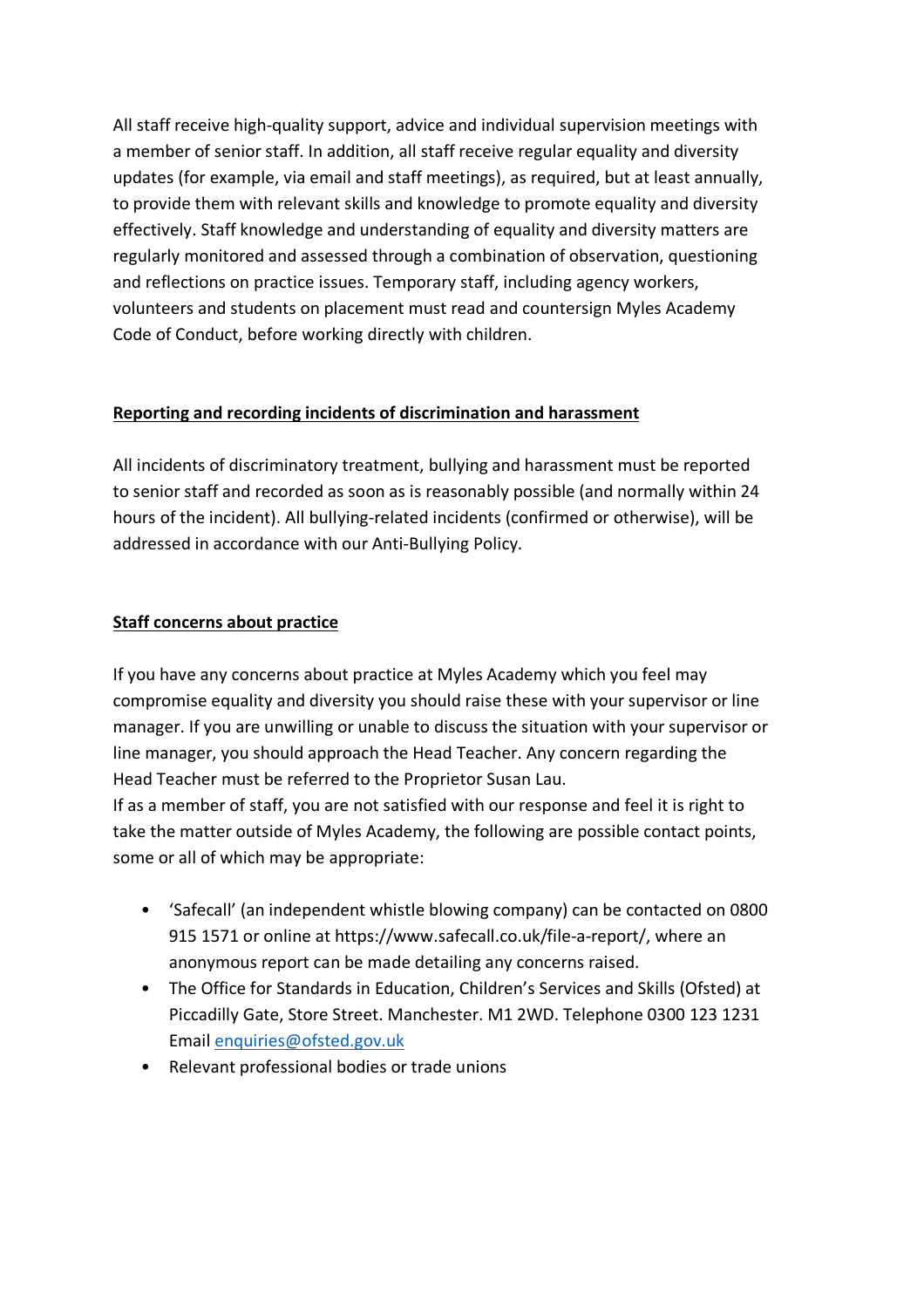## **Seeking the views of children, parents, carers, local authorities and staff**

Regular enquires are made of all children as to how safe they feel at Myles Academy and ways in which services and outcomes can be improved. The views of parents, carers, local authorities and staff are also sought through existing mechanisms for consultation and feedback. Records are kept of these enquiries as well as any associated actions.

#### **Police involvement**

Careful, child-centred decision-making is made about reporting their behaviour to the police, though appropriate notifications are always made and clearly documented. If the behaviour could be criminal or poses a serious threat to a member of the public, the police should always be informed. *"NPCC When to call the police: Guidance for schools and colleges"* should help senior staff understand when they should consider calling the police and what to expect when they do. A decision whether or not to involve the police in an equality and diversity-related incident will be made by the Head Teacher.

## **Complaints and grievances**

If any individual, including a child, parent, carer, visitor or member of staff, believes that they have been discriminated against, harassed or victimised, they are asked to follow our 'Compliments and Complaints Policy'.

## **Implementation, monitoring, evaluation and review**

The designated senior member of staff with overall responsibility for the implementation, monitoring and evaluation of the 'Equality and Diversity Policy' is the Head Teacher. The designated member of staff is also responsible for ensuring that all children, staff, parents, carers and placing local authorities are aware of our policy. Additional support would also be provided to any parent or significant person, wishing to know more about the policy and procedures outlined above.

A copy of this policy document is available for inspection on the premises during office hours (term time only). This policy document will be reviewed and publicised in writing, at least annually and, if necessary, more frequently in response to any significant incidents or new developments in national, local and organisational policy, guidance and practice.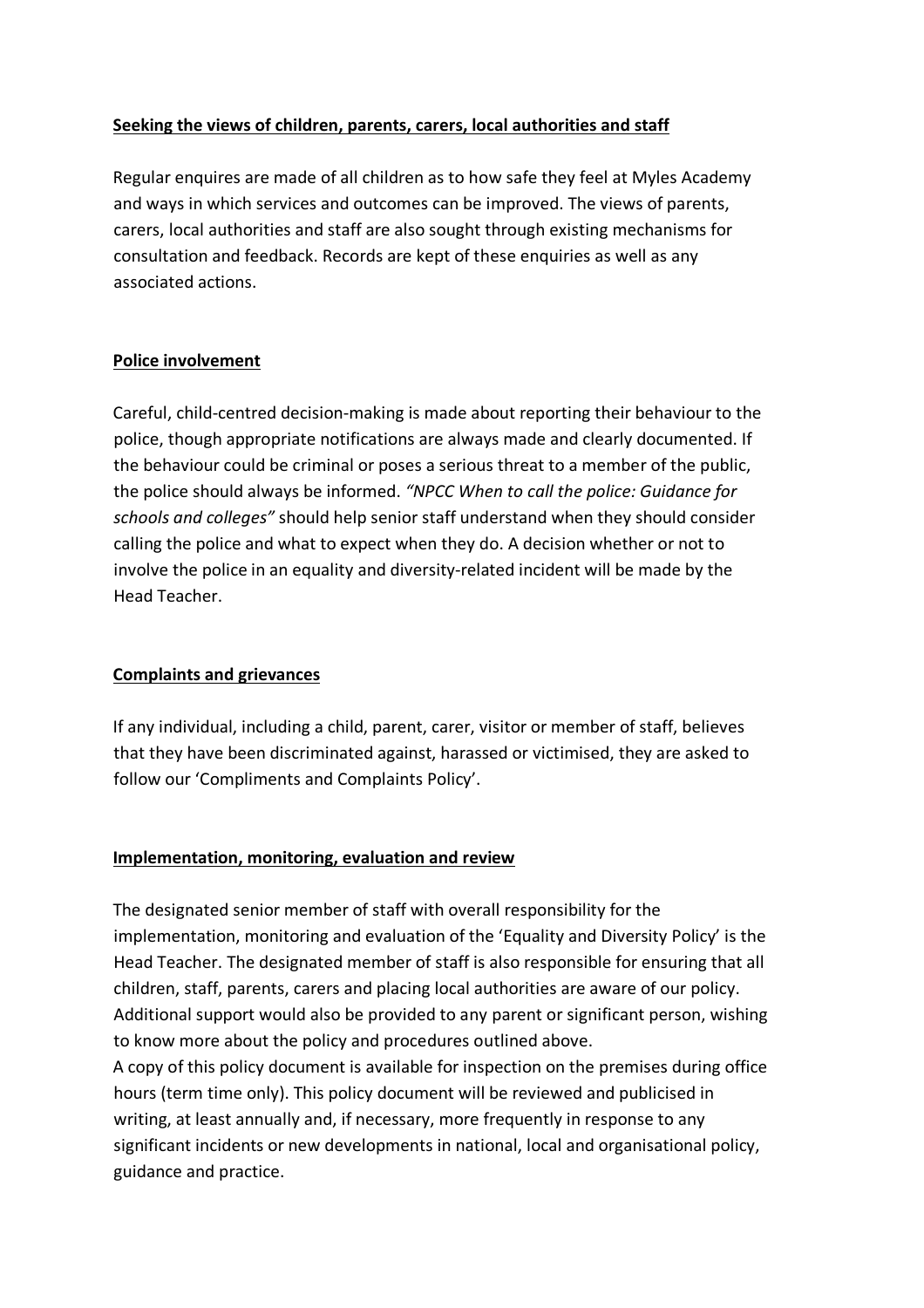The proprietor will also undertake an annual review of the school's policies and procedures relating to safeguarding, and ensure that all duties have been discharged in accordance with current legislation, regulations and statutory guidance; as well as local authority procedures and practice, including the relevant Local Safeguarding Children Partnership(s). The proprietor stringently holds senior leaders to account for all aspects of the school's performance through robust systems of reporting and monitoring.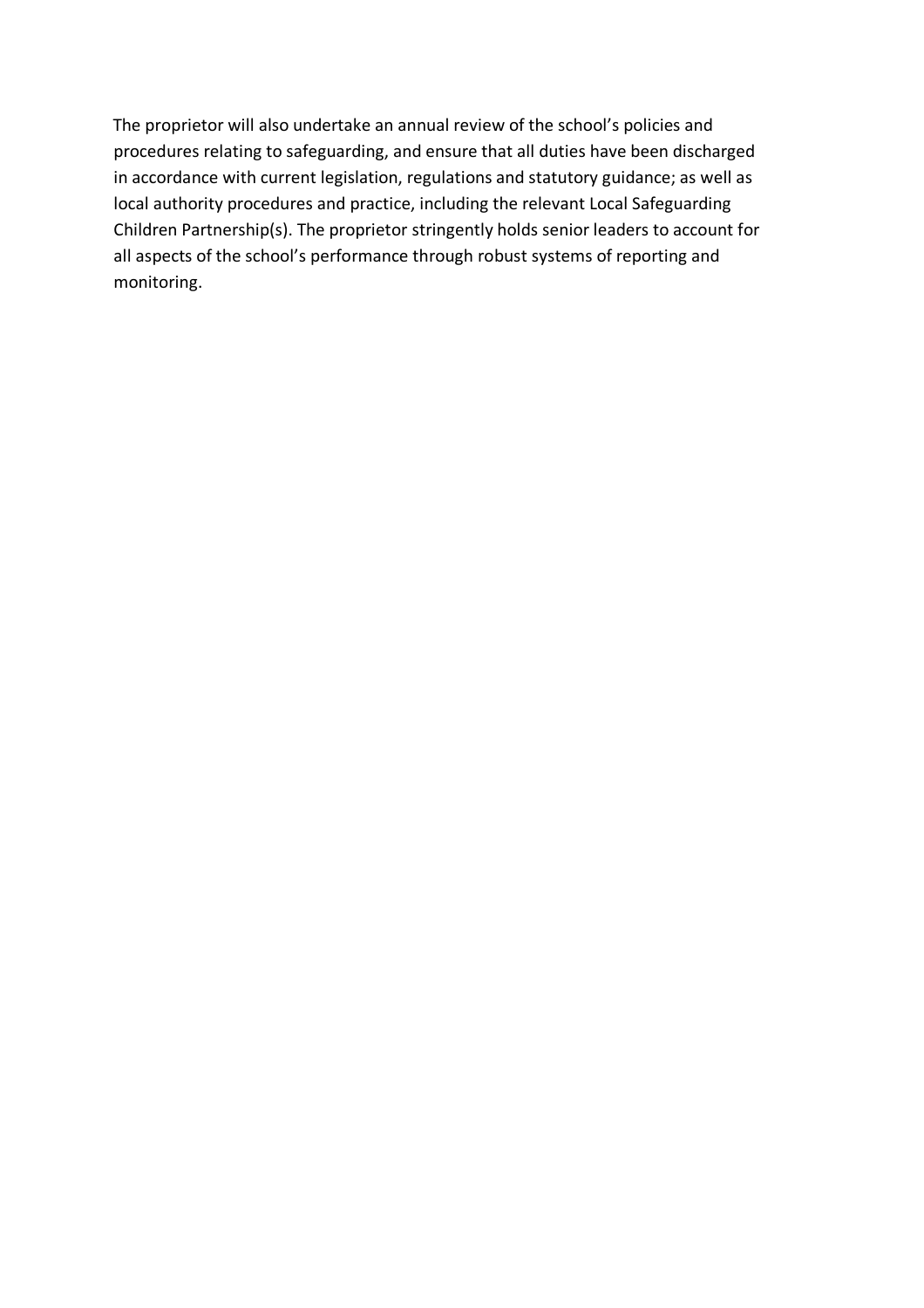#### **APPENDIX 1** - **Types of prohibited discrimination**

**Direct discrimination** occurs when someone is treated less favourably than another person because of a protected characteristic e.g., age, disability, gender reassignment, marriage and civil partnership, pregnancy and maternity, race, religion or belief, sex sexual orientation.

An example of this would be paying someone less because of their sex or because they belong to a particular racial group. 'Because of' is very wide; and will cover behaviour that takes place, for example, because of sexual orientation, even if the person is not, in fact, gay, and even if the perpetrator knows that they are not gay. It also includes less favourable treatment because someone is associated with another person who has a protected characteristic, e.g., because a worker is the primary carer for a disabled child. Such treatment is unlawful unless, in relation to age only, it can be objectively justified, i.e., the employer can show that it is a proportionate means of achieving a legitimate aim.

**Indirect Discrimination** occurs when a condition, provision, policy or practice applies to everyone but particularly disadvantages people who share a protected characteristic and it cannot be shown to be a proportionate means of achieving a legitimate aim. An example of this would be telling all employees that they have to work late at night—although applied to everyone, it will adversely affect those employees with childcare responsibilities, and these tend to be women. Such treatment is unlawful unless it can be objectively justified. Discrimination arising from disability occurs when you treat a disabled person unfavourably because of something connected with their disability and cannot justify such treatment objectively.

**Discrimination arising from disability** is different from direct and indirect discrimination. In the case of discrimination arising from disability, the duty to make reasonable adjustments consists of three requirements:

- Where a provision, criterion or practice puts a disabled person at a substantial disadvantage in relation to a relevant matter, in comparison with persons who are not disabled, to take such steps as it is reasonable to have to take, to avoid the disadvantage
- Where a physical feature puts a disabled person at a substantial disadvantage in relation to a relevant matter, in comparison with persons who are not disabled, to take such steps as it is reasonable to have to take, to avoid the disadvantage
- Where a disabled person would, but for the provision of an auxiliary aid, be put at a substantial disadvantage in relation to a relevant matter, in comparison